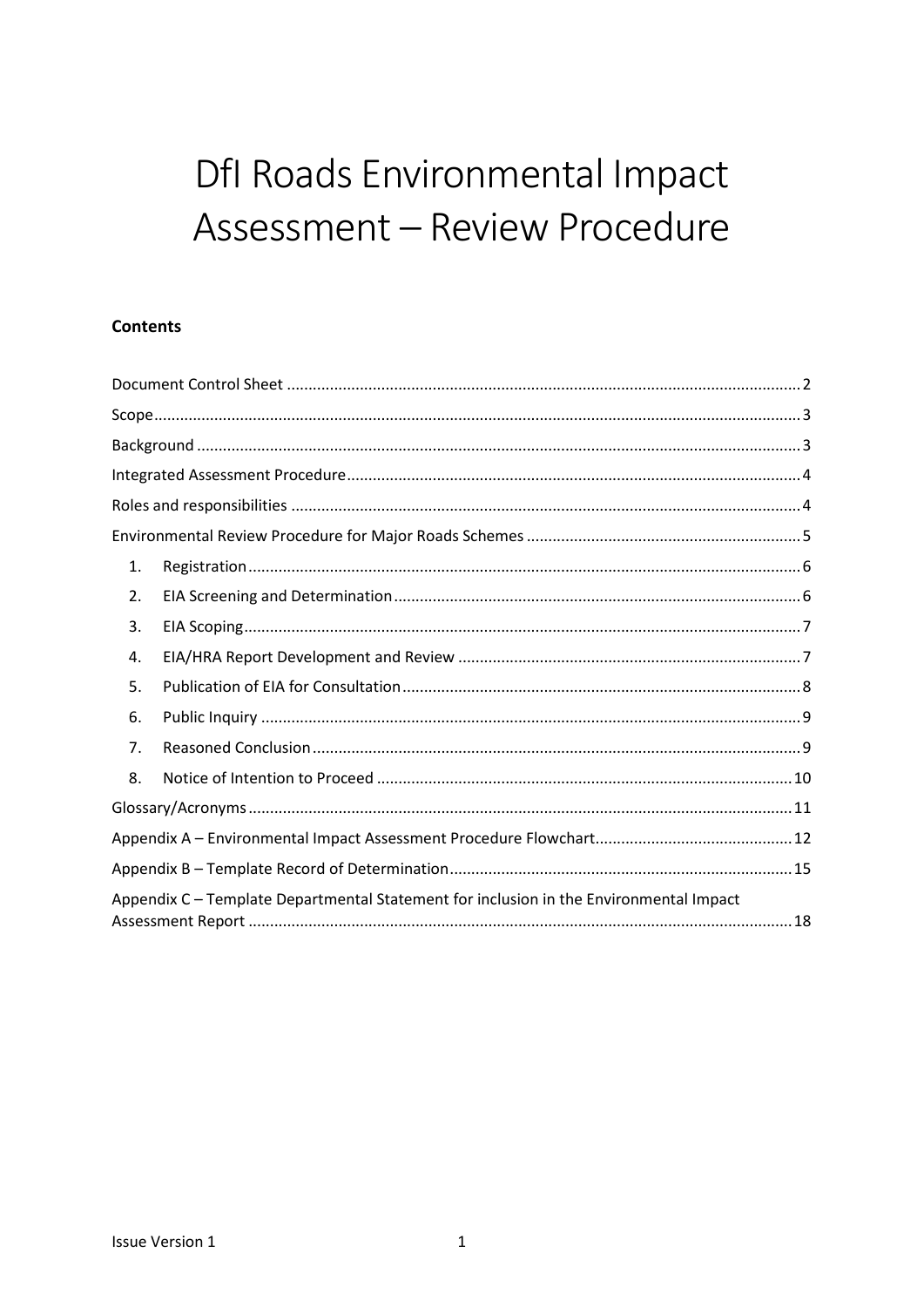#### <span id="page-1-0"></span>**Document Control Sheet**

| <b>Version</b>            | <b>Date</b> | Author | Authorised      |          | <b>Reason for Revision</b> |
|---------------------------|-------------|--------|-----------------|----------|----------------------------|
|                           |             |        | Name:           | Date:    |                            |
| <b>Draft</b><br>Version 3 | 20/02/20    | W Kerr | N/A             |          |                            |
| <b>Issue</b><br>Version 1 | 26/06/20    | W Kerr | Philip Hamilton | 01/09/20 | For Issue                  |
|                           |             |        |                 |          |                            |
|                           |             |        |                 |          |                            |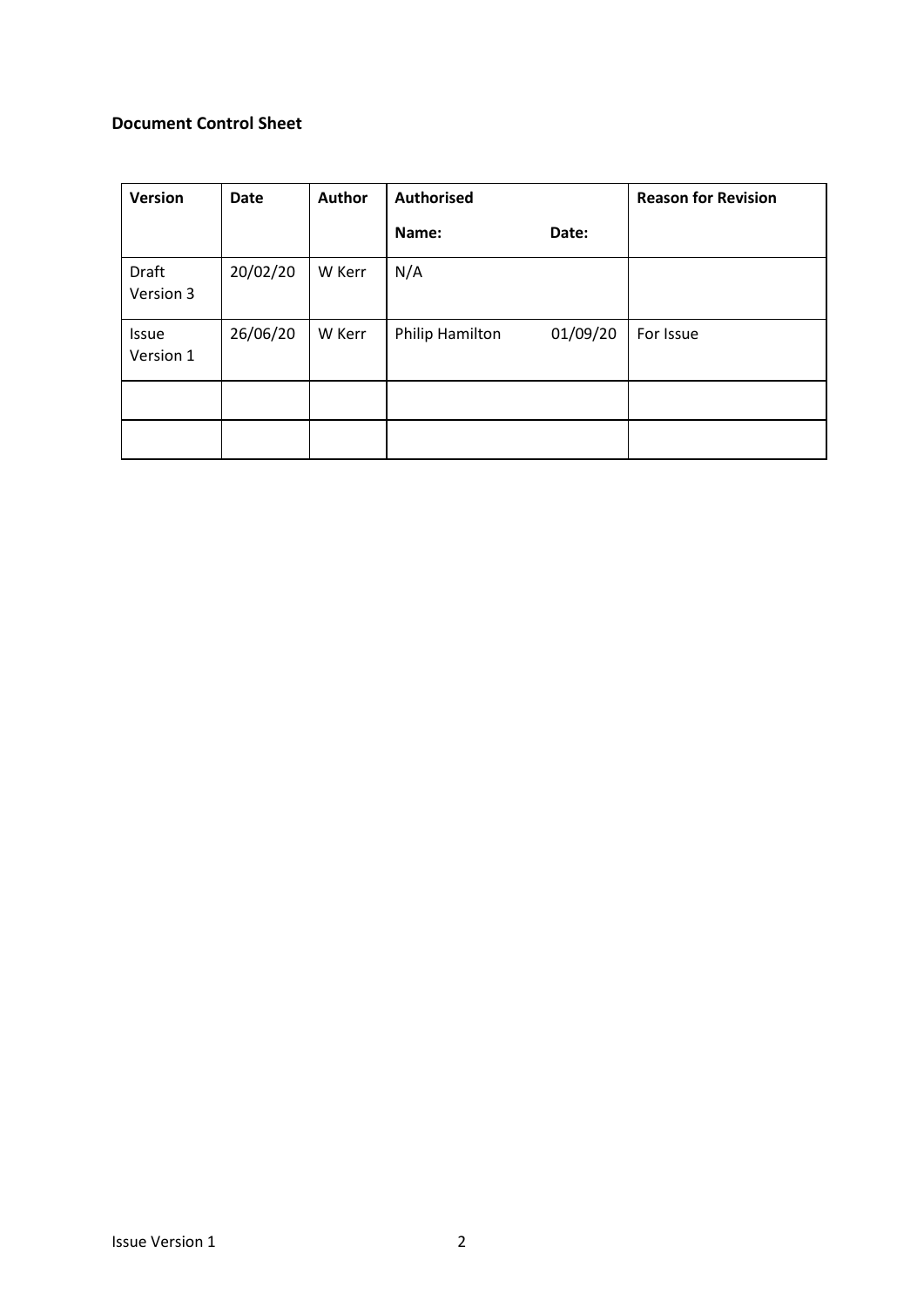#### <span id="page-2-0"></span>**Scope**

This document applies to roads projects where the Department for Infrastructure (DfI) is the consenting authority under the Roads (Northern Ireland) Order 1993, i.e. when Direction or Designation Orders apply. For other schemes progressed under Planning Legislation, e.g. Park & Ride projects or minor works, the planning authority is the consenting body.

#### <span id="page-2-1"></span>**Background**

The Roads (Environmental Impact Assessment) Regulations (Northern Ireland) 2017, hereafter referred to as the 'EIA Regulations', came into operation on 16 May 2017. These Regulations transpose Directive 2011/92/EU, as amended by Directive 2014/52/EU, into Northern Ireland (NI) legislation.

It is a requirement of the EIA Regulations that the Department has, or has access to, sufficient expertise to examine Environmental Impact Assessment (EIA) Reports. The Department has engaged, through a Service Level Agreement, the Mid and East Antrim Borough Council's Shared Environmental Service (SES) to provide sufficient expertise to examine EIA Reports carried out under the EIA Regulations and Habitats Regulations Assessments (HRA) carried out under the Habitats Regulations<sup>[1](#page-2-2)</sup>.

The EIA Regulations also introduce requirements for proportionate monitoring of the implementation and effectiveness of mitigation measures and for reporting to the European Commission. This is not overseen by SES or SRI HQ, nor is it covered by the review procedure set out in this document. It is the Department's responsibility, through its Divisional SRI Project Management (PM) teams, to ensure such measures are implemented, where required, and for transferring the ongoing management/monitoring for the in-service phase (to Network Maintenance/other) at certification of completion.

<span id="page-2-2"></span> $1$  The Conservation (Natural Habitats, etc.) Regulations (Northern Ireland) 1995 as amended which implements the Habitats Directive 92/43/EEC and Wild Birds Directive 2009/147/EC.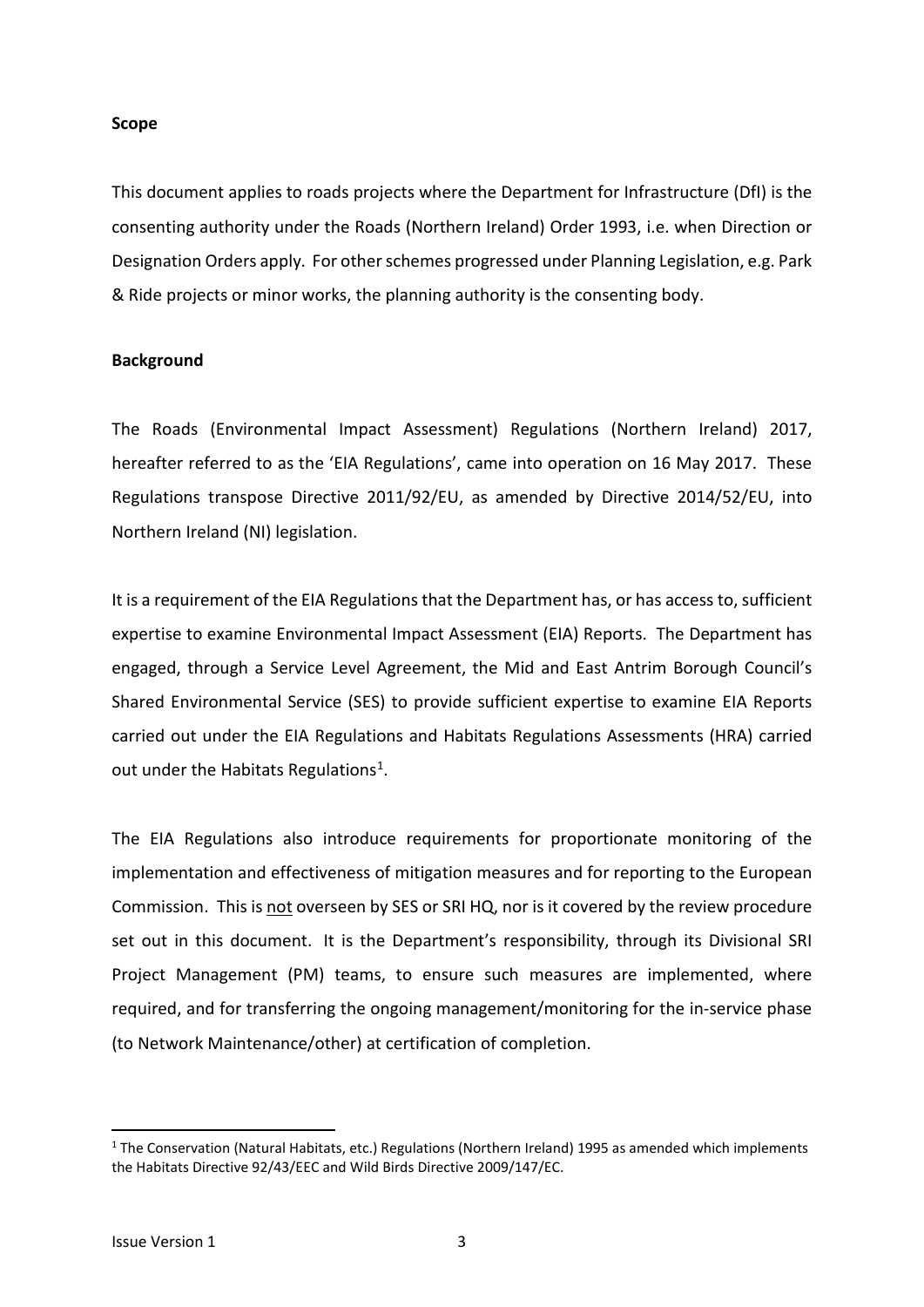When developing designs due consideration should be given to whole life costs, including operation and maintenance and mitigation measures.

#### <span id="page-3-0"></span>**Integrated Assessment Procedure**

As required by the EIA Directive 2014/52/EU, a co-ordinated approach with both the Habitats and Wild Birds Directives shall be adopted when carrying out EIAs where the Habitats/Wild Birds Directives are applicable*.*

#### <span id="page-3-1"></span>**Roles and responsibilities**

The PM as the project owner has responsibility for commissioning and overseeing the EIA and HRA processes. This includes ensuring that the procedures set out in this document are followed and that EIAs and HRAs are carried out in accordance with this guidance and meet the requirements of the relevant directives and regulations.

The PM is responsible for undertaking a contextual review, including the consideration of potential engineering features and difficulties which may arise from undertakings/ commitments included the EIA Report and HRA. It is important that, in achieving the desired results, unnecessary constraints are not placed on the engineering design.

Reports shall only be issued to SES for review once the PM is satisfied with their content.

The Consultant is responsible for demonstrating that it has competent experts to ensure the completeness and quality of both the EIA and HRA. The Consultant is also responsible for the findings, accuracy and technical content of all reports and appendices and for demonstrating how all reports and recommendations meet the requirements of the relevant directives and regulations. The Consultant is responsible for the presentational accuracy of all reports and appendices and for ensuring that the desired results can be achieved without putting unnecessary constraints on the design.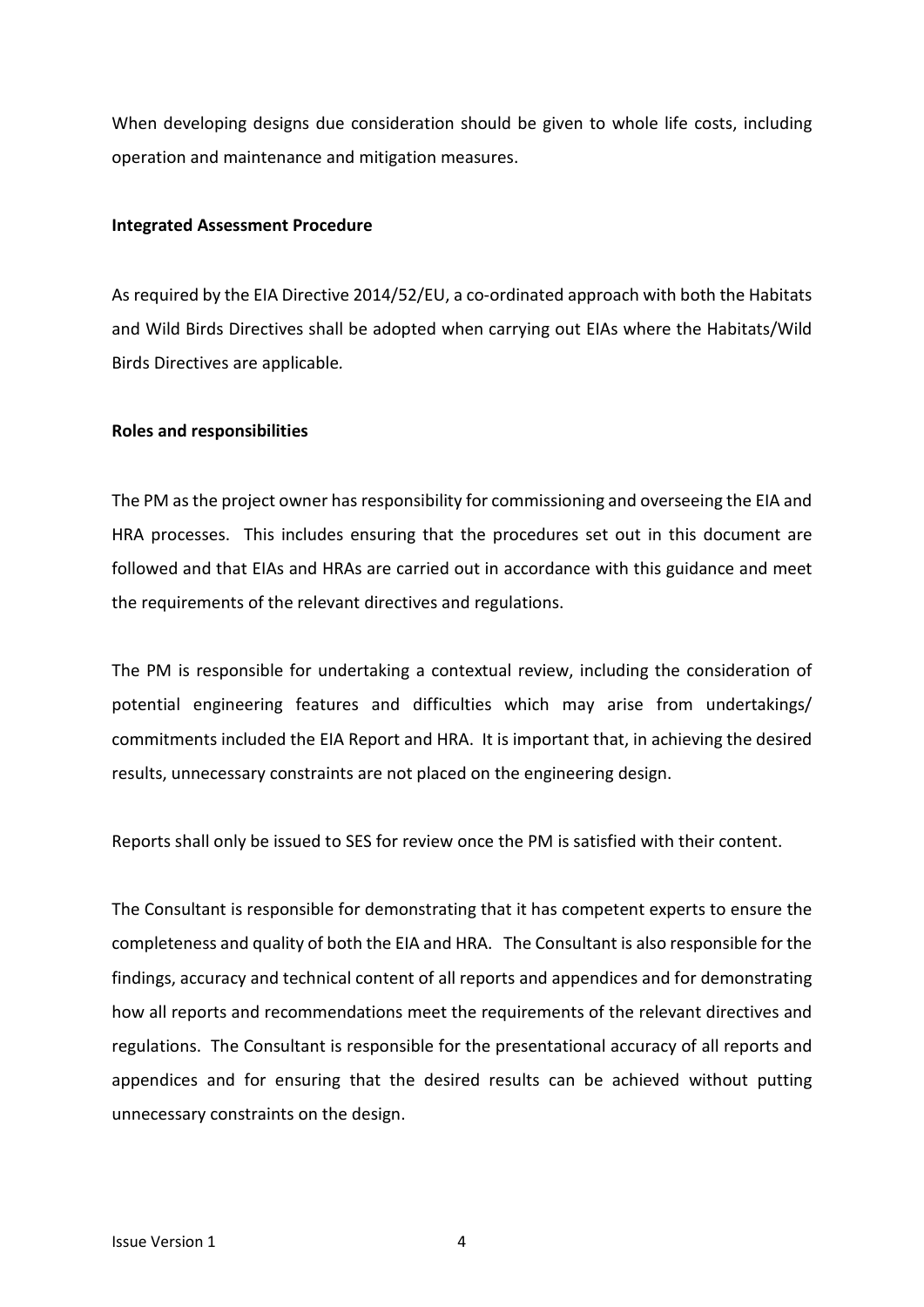The Consultant must adhere to all internal oversight and control measures required by the PM.

SRI HQ and Lands HQ are responsible for putting in place procedures to assist the PM to comply with the requirements of the relevant directives and regulations. They are also responsible for ensuring the Department has sufficient expertise to examine EIAs and HRAs, and ensuring that the findings are recorded.

SES will advise the Department on EIA and HRA procedures and provide guidance and checklists to inform consultants and to assist the PM. SES will examine EIA/HRA Reports at appropriate stages and provide independent advice on whether the reports meet the requirements of the relevant directives and regulations.

#### <span id="page-4-0"></span>**Environmental Review Procedure for Major Roads Schemes**

Once a scheme is registered and the formal determination made, all documentation/reports to be reviewed by SES shall be submitted by the PM, or by the Consultant through the PM, directly to SES. SRI HQ and Lands HQ must be copied into all formal exchanges between the PM and SES.

The procedure for engaging with SES regarding the oversight of EIA preparation, and HRA where appropriate, the preparation of EIA/HRA Reports and the examination of these reports is outlined below and summarised in the flowchart in Appendix A. This procedure will be reviewed and updated as necessary, therefore it is incumbent on the PM to ensure the most up to date version of this procedure is being followed.

Any significant areas of disagreement, doubt or deficiency identified during the review process must be highlighted to SRI HQ and Lands HQ by the PM. Only once a way forward has been agreed with SES and the matters addressed by the Consultant can progression to the next stage go ahead.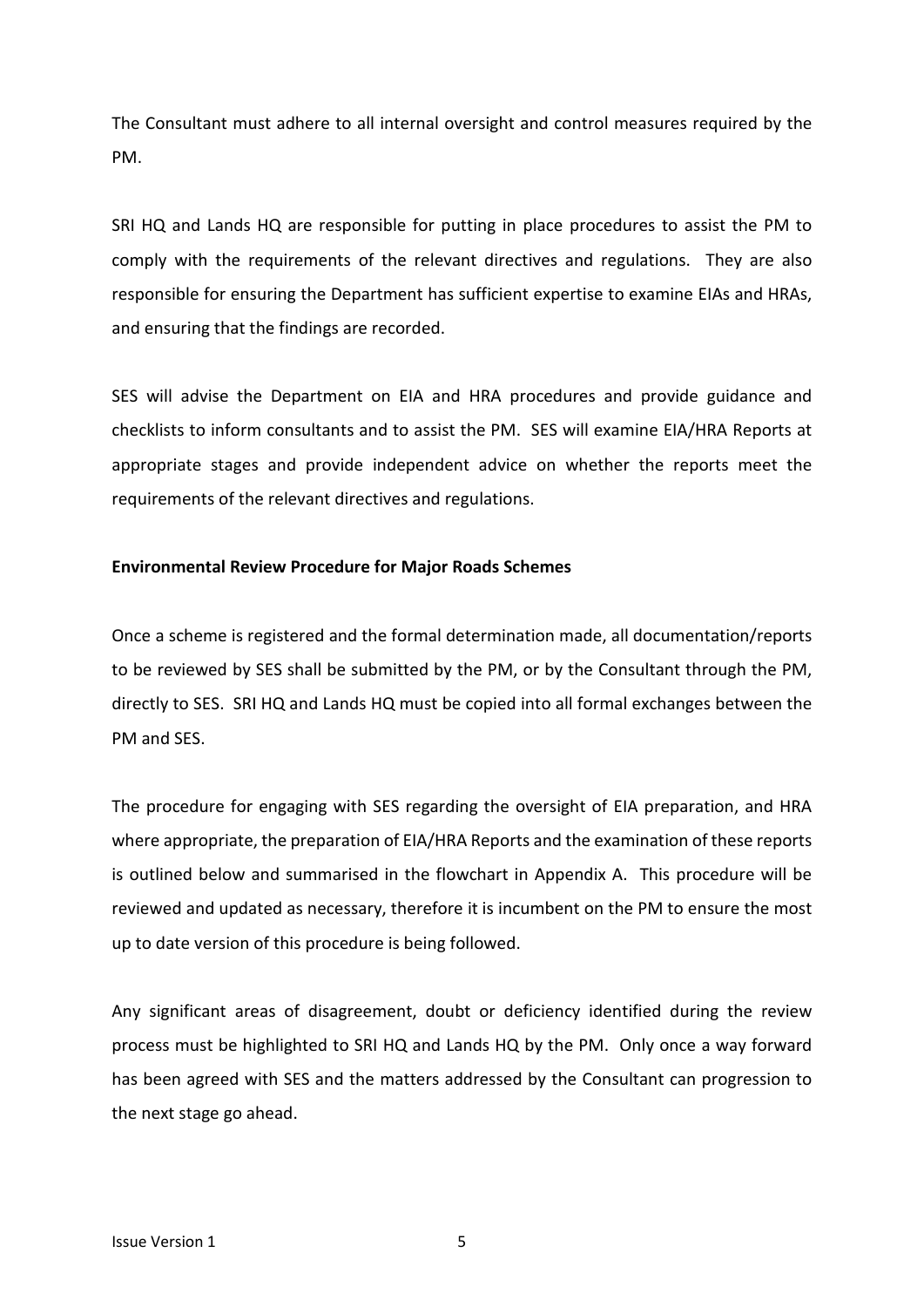#### <span id="page-5-0"></span>1. Registration

- a. The PM registers the scheme by submitting a general scheme overview, including location plans, and an outline programme for the development of the scheme's EIA (and HRA if appropriate) through to publication for public consultation to SRI HQ.
- b. This outline programme is subject to review and agreement by SRI HQ and Lands HQ taking account of SES's available resources.
- c. The Consultant shall advise of potential transboundary impacts of the scheme at this stage.
- d. If potential transboundary impacts have been identified, Lands HQ will advise on requirements and procedures for the PM to notify the relevant authorities in Ireland.

#### <span id="page-5-1"></span>2. EIA Screening and Determination

- a. The Consultant undertakes a screening exercise to the requirements of the EIA Regulations and Directives and prepares a brief EIA Record of Determination report, detailing the findings, which is submitted to SRI HQ.
- b. The Record of Determination report shall include a statement on the need for a Habitats Regulations Assessment.
- c. SRI HQ considers the Record of Determination report and either makes the determination decision or forwards the report to SES for direction.
- d. All negative determinations, i.e. that an EIA is not required, will be referred to SES by SRI HQ to confirm procedure, presentation and conclusion are compliant with regulations.
- e. At the request of the PM, Lands HQ arranges the publication of the determination decision through a formal Notice of Determination. At the same time the PM makes available on the scheme website the signed Record of Determination report, including any accompanying statement of reasons.
- f. A template Record of Determination report can be found in Appendix B.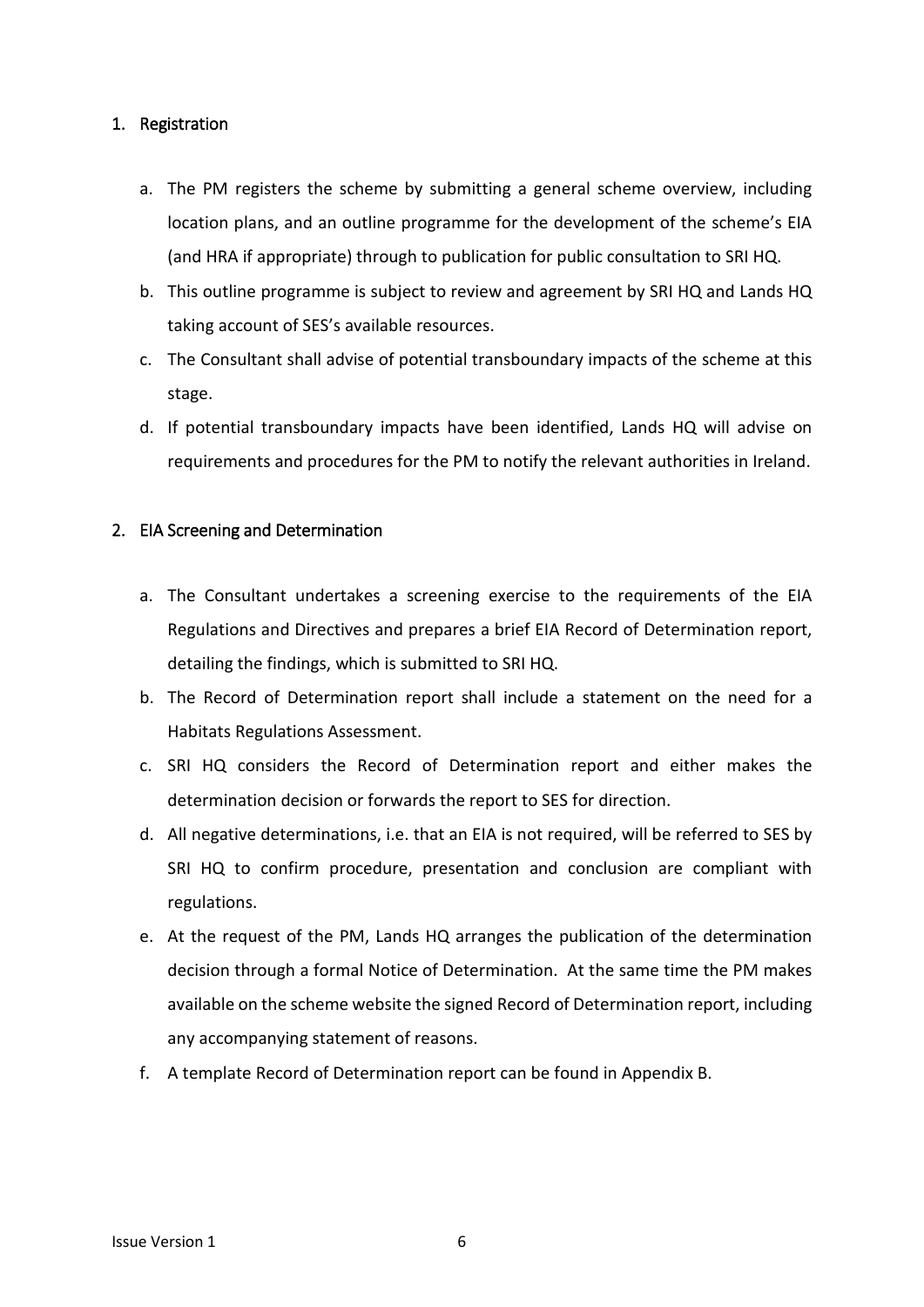## <span id="page-6-0"></span>3. EIA Scoping

- a. When a determination establishes that an EIA is required, the Consultant prepares an EIA Scoping Report, commensurate with the scale of the project, and submits this to SES. This report must identify the direct and indirect significant effects as set out under Article 67 of the Regulations.
- b. The EIA Scoping Report will be informed by guidance issued by SES to the Consultant. The PM is responsible for ensuring that the Consultant addresses the guidance and for maintaining a record of how this has been done.
- *c.* The EIA Scoping Report will include a Test of Likely Significance (ToLS)/screening report<sup>[2](#page-6-2)</sup> to determine whether an HRA will be required and detailing how the HRA, if required, will be coordinated with the EIA Report.
- d. SES undertakes a review of the EIA Scoping Report and provides feedback to the PM, copying to SRI HQ and Lands HQ where appropriate.
- e. The Consultant engages with SES, keeping the PM informed, to close out any comments.
- f. There is generally no need for a final EIA Scoping Report to be prepared, however the Consultant must formally document, for record and audit purposes and to assist SES, how each review comment has been agreed/closed out.

## <span id="page-6-1"></span>4. EIA/HRA Report Development and Review

- a. The Consultant undertakes the EIA and produces a draft EIA Report, draft Non-Technical Summary and draft HRA (if required).
- b. The Consultant produces full auditable records of consultation with statutory and nonstatutory stakeholders. Non-responses must be followed up and formal "nil returns" included.
- c. The PM checks the draft EIA Report, draft Non-Technical Summary and draft HRA against the checklist provided by SES to ensure completeness and compliance with the relevant directives and regulations.

<span id="page-6-2"></span><sup>&</sup>lt;sup>2</sup> In accordance with the Conservation (Natural Habitats, etc.) Regulations (Northern Ireland) 1995 as amended.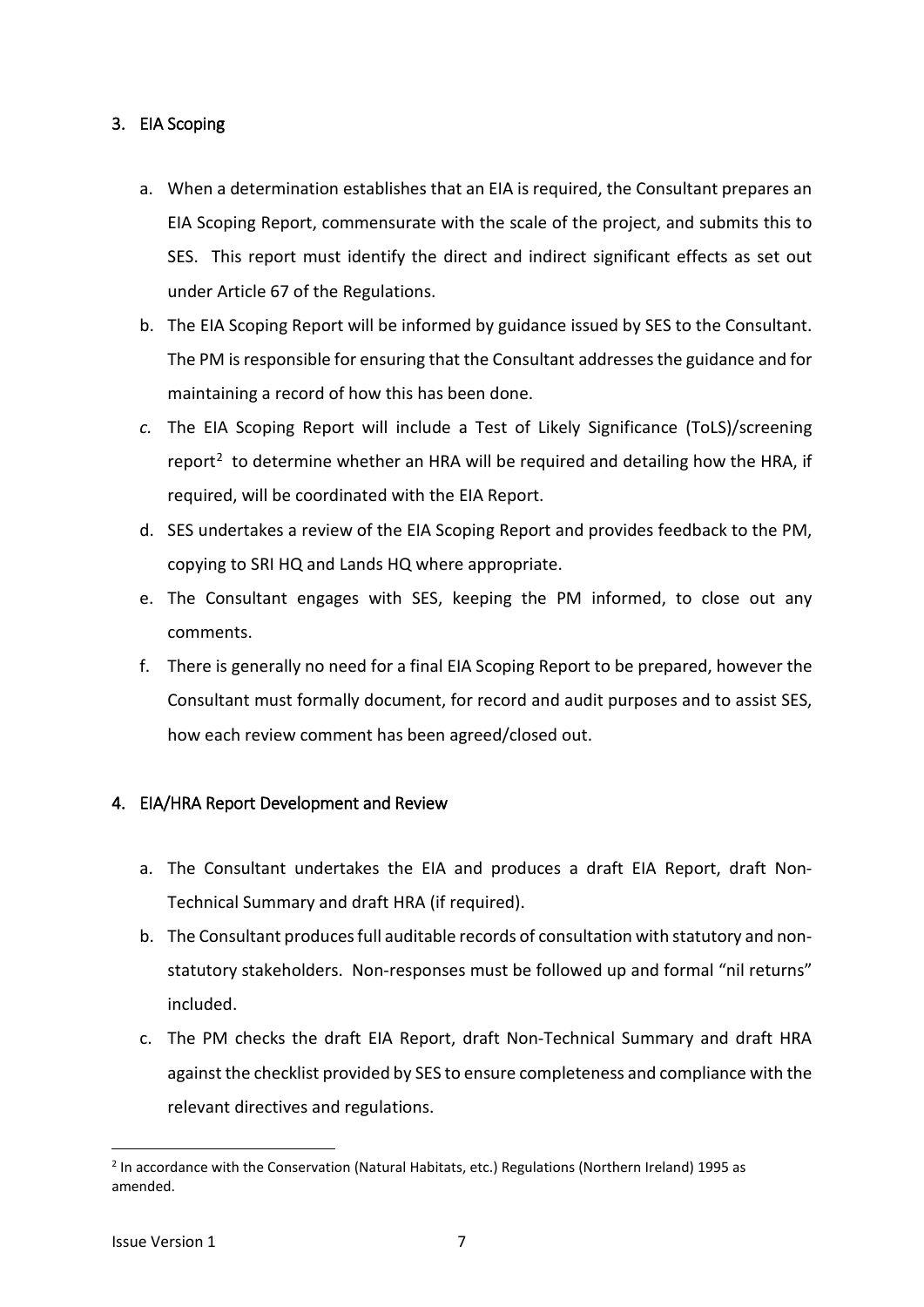- d. Once the PM is satisfied with the draft EIA Report, draft Non-Technical Summary and draft HRA (if required), these are submitted through the PM to SES for review. This may be on a chapter by chapter basis.
- e. SES examines the draft EIA Report, draft Non-Technical Summary and draft HRA (when required) and provides advice whether they comply with the requirements of the relevant directives and regulations.
- f. Issues identified by SES are reported to the Consultant through the PM. The Consultant must address these issues or provide an explanation where not done so.
- g. SES reviews and comments on all responses to confirm that they are satisfied. Only once it is confirmed that the requirements of the relevant directives and regulations have been addressed can progression to the next stage go ahead.
- h. Once satisfied with the EIA Report and HRA, SES provides a compliance report to SRI HQ and Lands HQ and agrees the statement, on behalf of the Department (Departmental Statement), for inclusion in the EIA Report.
- i. This Departmental Statement is incorporated in the final EIA Report. A template for it is included in Appendix C.

#### <span id="page-7-0"></span>5. Publication of EIA for Consultation

- a. On satisfactory conclusion of the EIA and HRA review the PM shall request Lands HQ to arrange for the publication of the EIA Report, the Non-Technical Summary, any accompanying HRA and the associated scheme draft orders.
- b. On completion of a review to ensure all legal references are correct, Lands HQ arranges the necessary publication for consultation.
- c. It is recommended that the Northern Ireland Environmental Agency (NIEA) is explicitly invited to make representations on the HRA during the consultation period. In addition, where projects may affect sites in Ireland, the National Parks and Wildlife Service (NPWS) should be invited to make representations.
- d. Following public consultation, the PM with the Consultant will identify any required modifications/changes to the EIA Report. The PM draws any relevant findings or issues to the attention of SRI HQ and Lands HQ.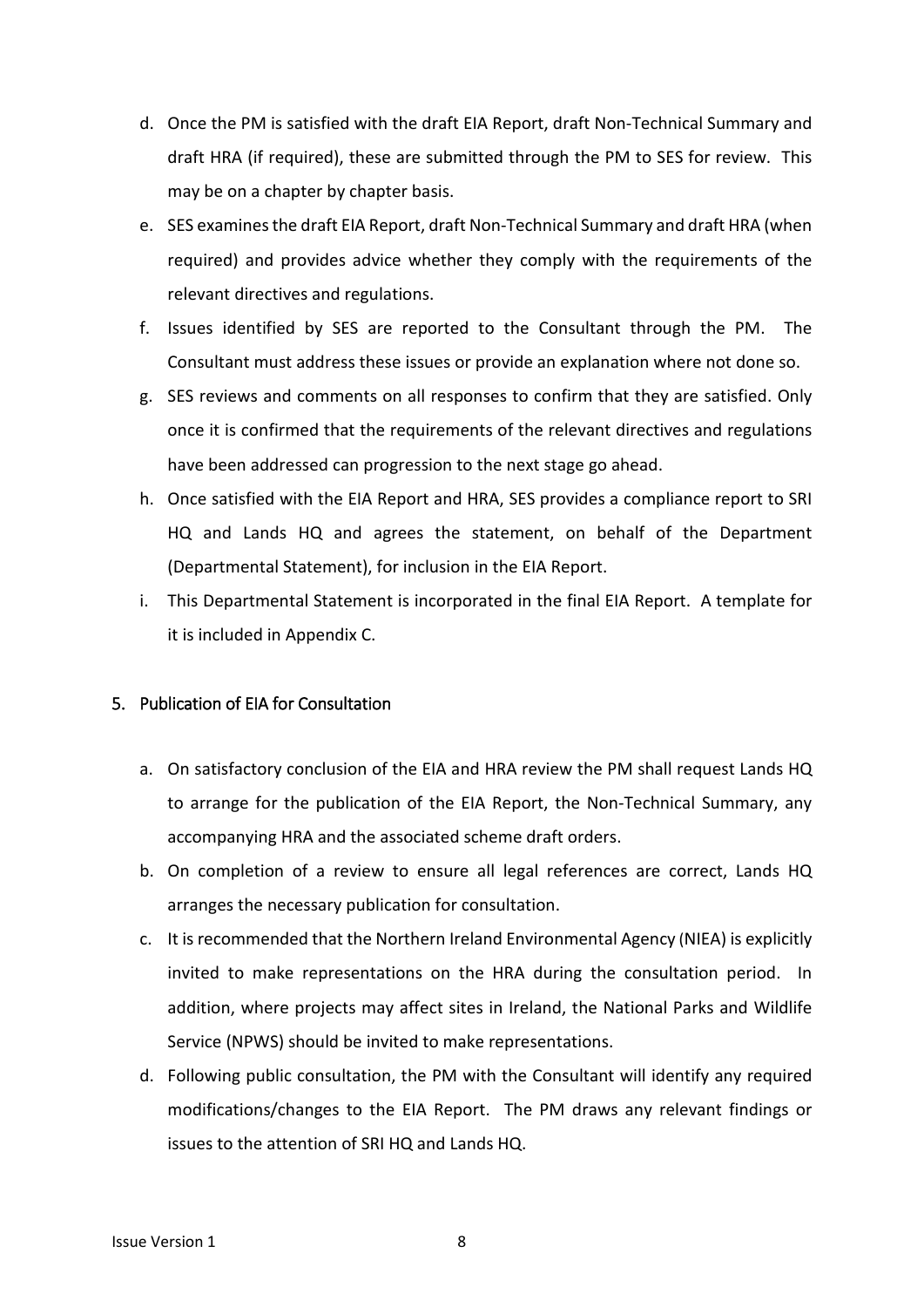e. These are referred to SES for scrutiny and for consideration of how the modifications/ changes can been incorporated, or otherwise addressed and to ensure that the requirements of the relevant directives and regulations have been addressed.

### <span id="page-8-0"></span>6. Public Inquiry

- a. Depending on the level of objection the Department may consider holding a Public Inquiry (PI).
- b. The PM organises the PI with the Consultant.
- c. After due consideration of the Inspector's Report into the PI the PM prepares a draft Departmental Statement in response to the Inspector's Report.

## <span id="page-8-1"></span>7. Reasoned Conclusion

- a. SES reviews consultee responses and the Inspector's Report on the PI and considers whether the EIA Report and HRA remain adequate and up to date, in order to inform its recommendation on the Reasoned Conclusion in relation to the EIA and Appropriate Assessment of the HRA.
- b. Depending on the length of time since the production of the EIA Report and HRA, it may be necessary to refresh aspects of EIA and HRA.
- c. SES will provide a signed recommendation to inform the Department's Statement of Reasoned Conclusion<sup>[3](#page-8-2)</sup>, confirming that the EIA has properly assessed the environmental impacts of the scheme. This will include the arguments on which it relies, a summary of the key measures of the EIA, confirmation that the scheme has been properly examined in accordance with the EIA Regulations and that the EIA Report, taking account of the outcome of the consultation, is considered sufficient to inform this conclusion. This shall include the examination of the defined programme to mitigate and monitor<sup>[4](#page-8-3)</sup> the effects of the scheme as detailed in the EIA Report or as modified (in case significant adverse effect would be caused).

<span id="page-8-2"></span><sup>&</sup>lt;sup>3</sup> The Reasoned Conclusion is used to inform the formal decision-making process (Notice of Intention to Proceed) undertaken by the Department.

<span id="page-8-3"></span><sup>4</sup> The monitoring programme to be initially developed by the PM's environmental adviser and reviewed/ finalised by the contractor (as part of detailed design process).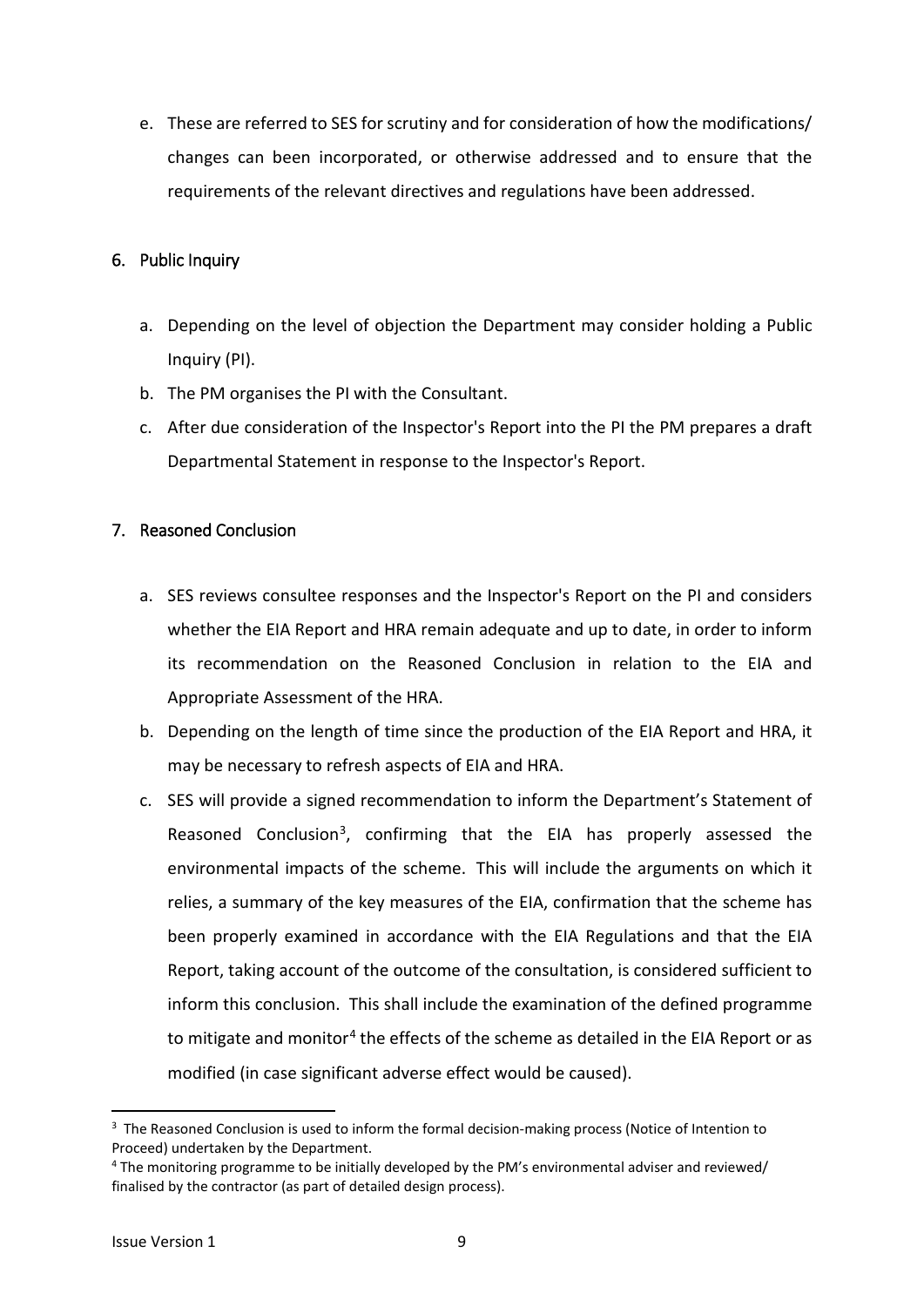d. SES will provide a signed recommendation to confirm the HRA has properly assessed, using a coordinated procedure where applicable, the likely significant effects on European sites (to include Ramsar sites) either alone or in combination with other plans or projects and that, where necessary, an Appropriate Assessment has been carried out to ascertain that the subject scheme will not adversely affect the integrity of the European site.

#### <span id="page-9-0"></span>8. Notice of Intention to Proceed

- a. The Department makes its Reasoned Conclusion on the significant effects of the project on the environment.
- b. The Department makes its Appropriate Assessment on the likely significant effects of the scheme on European sites in line with the Habitats Regulations<sup>2</sup>.
- c. On the recommendation of the Department, the Minister considers and, subject to being satisfied, accepts the Reasoned Conclusion and Appropriate Assessment and announces the Notice of Intention to Proceed with the scheme and the making of the associated scheme orders.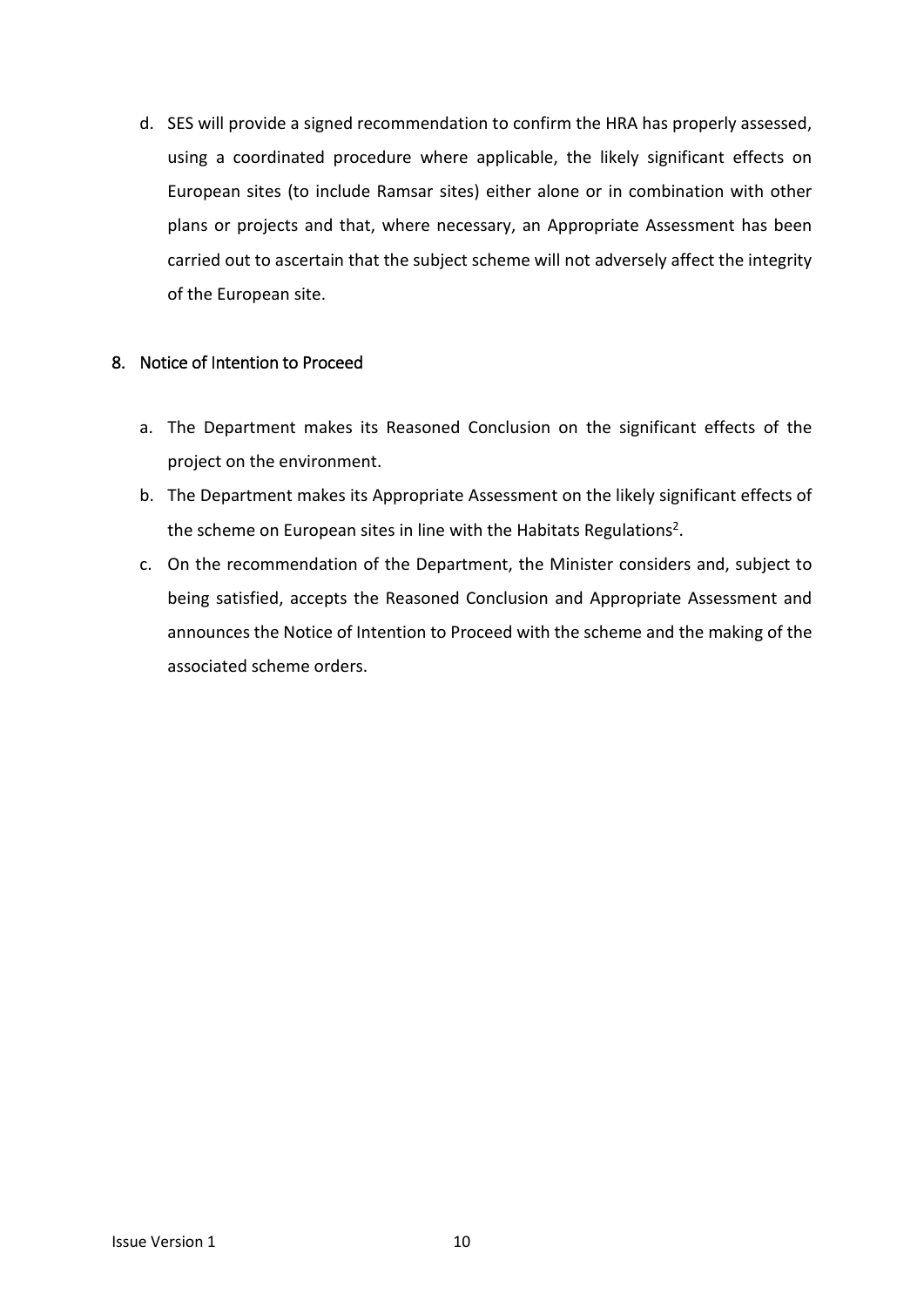#### <span id="page-10-0"></span>**Glossary/Acronyms**

- Consultant DfI Roads' project consultant
- DfI Department for Infrastructure
- EIA Environmental Impact Assessment
- EU European Union
- HQ DfI Headquarters
- HRA Habitats Regulations Assessment
- Lands HQ DfI Roads Lands HQ team
- NI Northern Ireland
- NIEA Northern Ireland Environmental Agency (Executive Agency within the Department of
- Agriculture, Environment and Rural Affairs)
- NIP Notice of intention to proceed
- NPWS National Parks and Wildlife Service (Ireland)
- PI Public Inquiries
- PM Divisional SRI Project Management team
- SES Shared Environmental Service
- SRI HQ Strategic Road Improvement HQ team
- ToLS Test of Likely Significance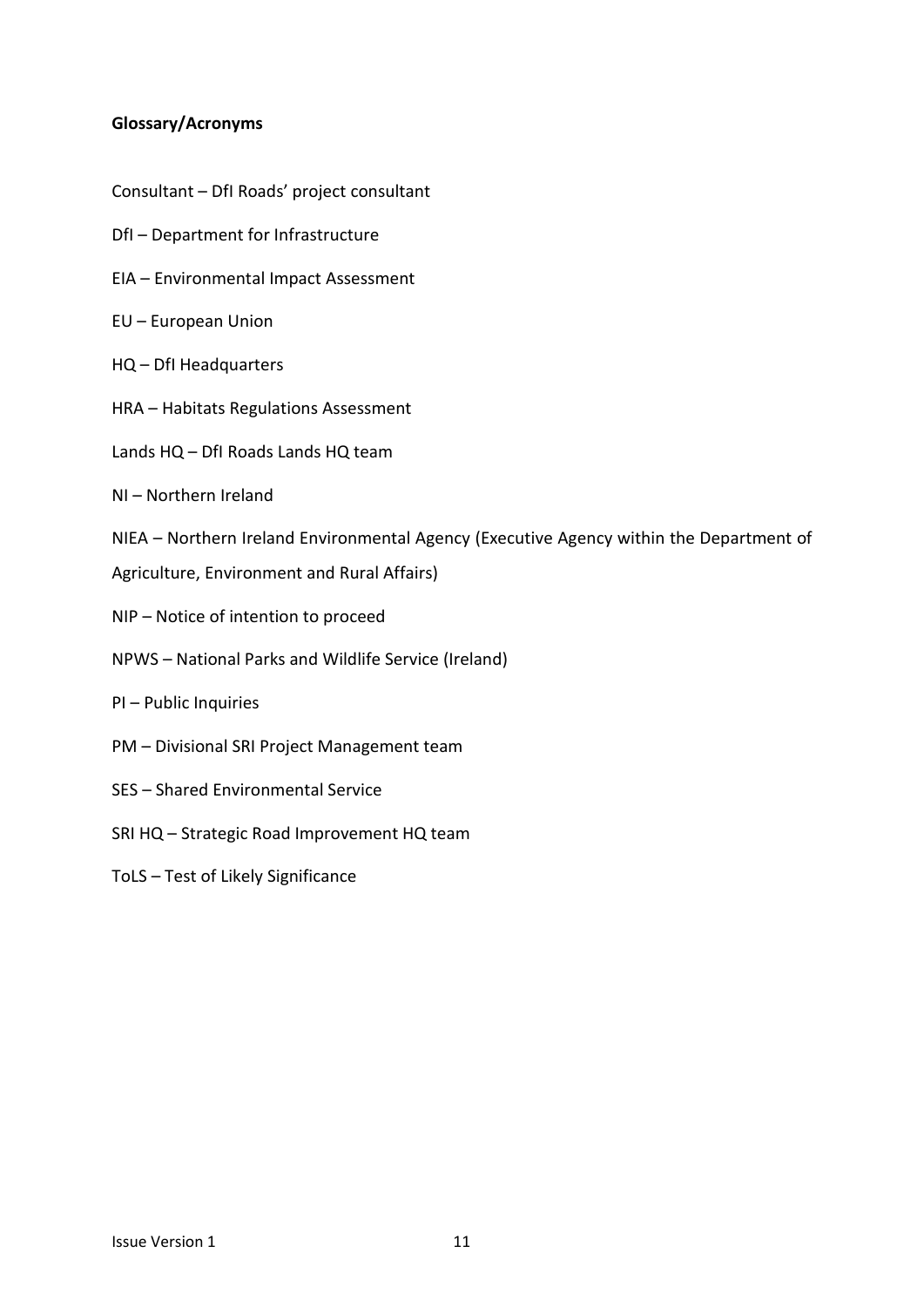<span id="page-11-0"></span>**Appendix A – Environmental Impact Assessment Procedure Flowchart**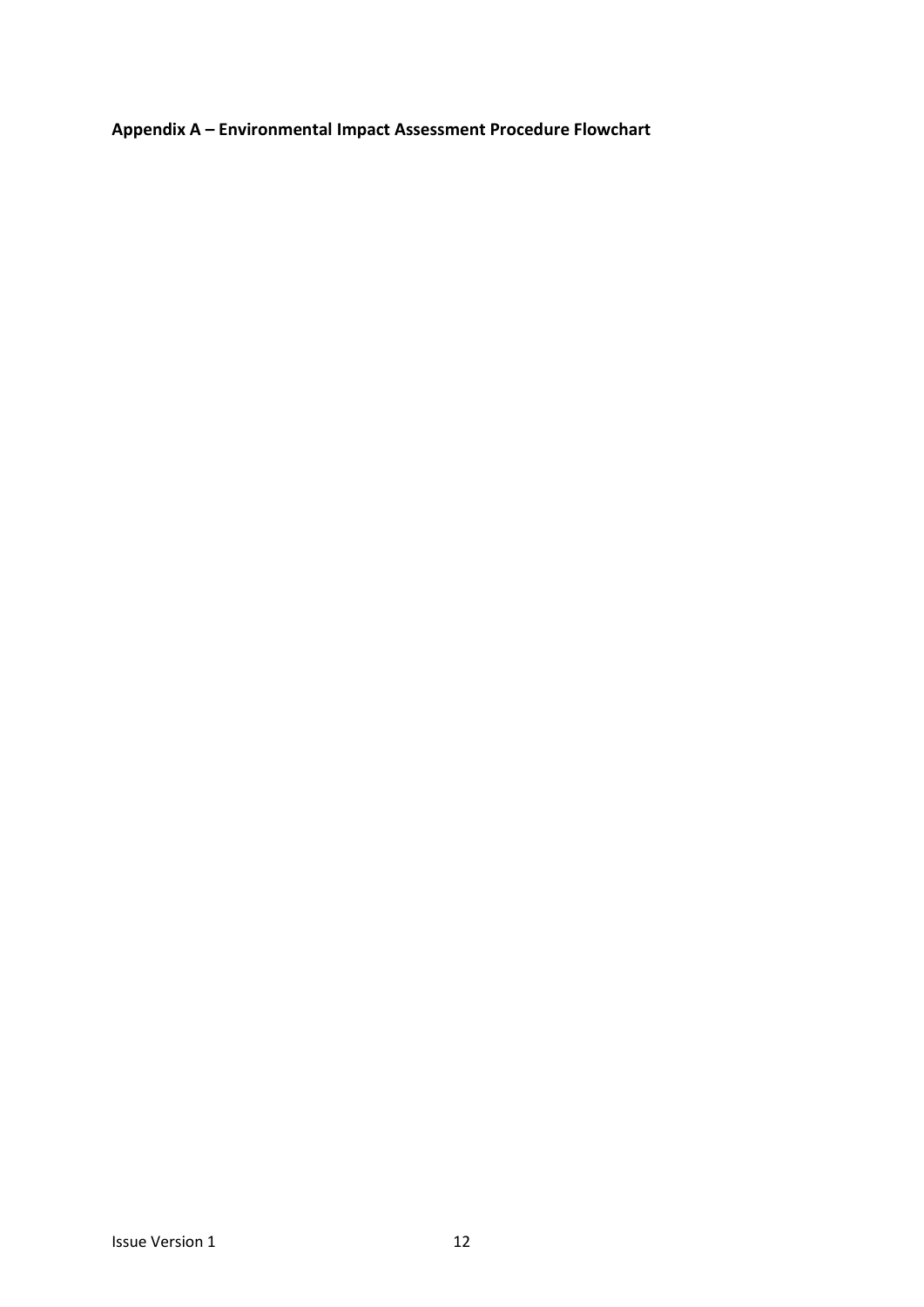

# **DfI Roads Environmental Impact Assessment**

## **Procedure Flowchart**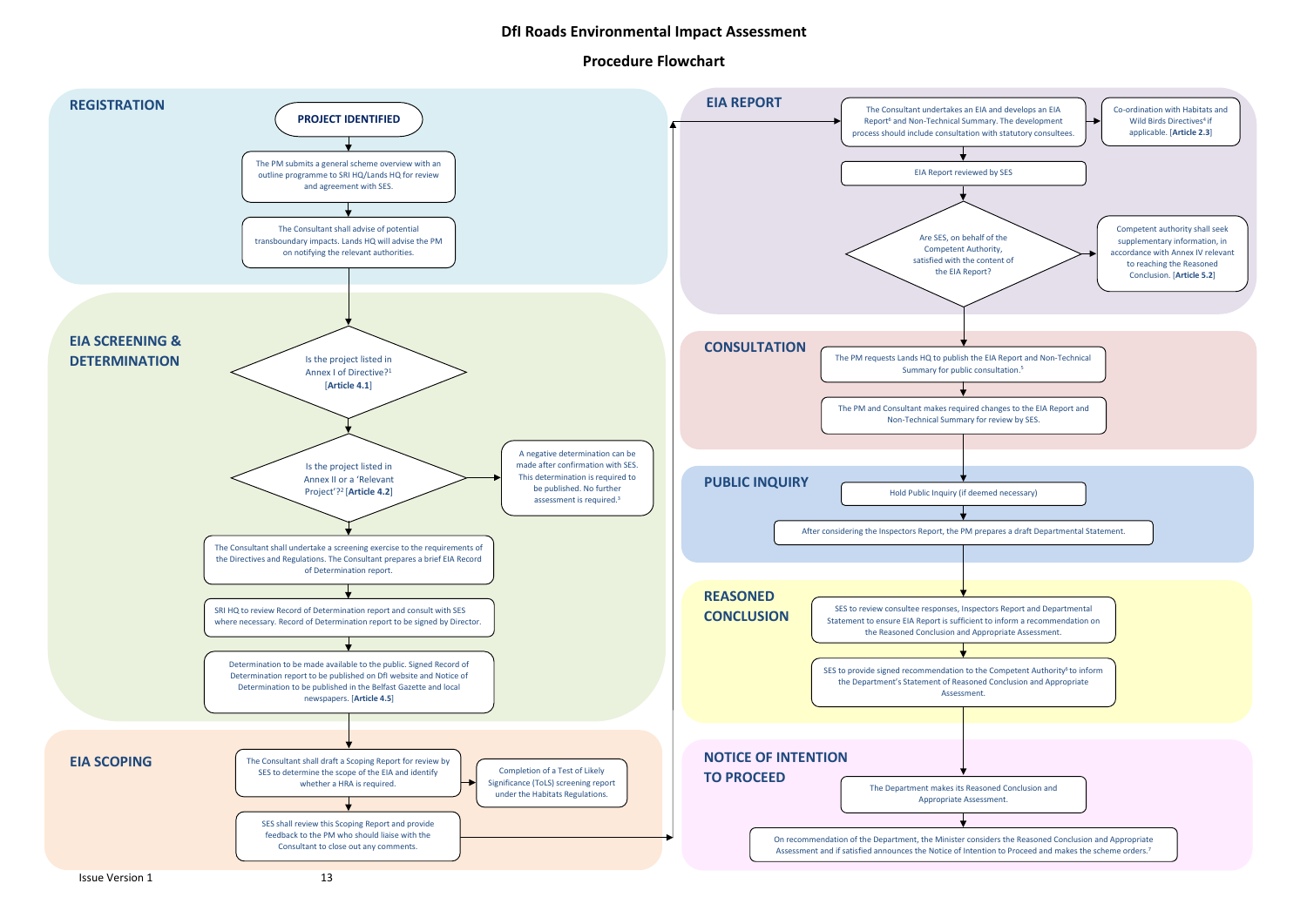#### **Environmental Impact Assessment Procedure Flowchart – Notes**

- 1. Either a motorway or express road or the construction of a new road with 4 or more lanes or the widening of an existing road to provide 4 or more lanes where the new road or realignment section is greater than 10km in length. An express road is defined as, "a road reserved for automobile traffic, accessible only from interchanges or controlled junctions and on which, in particular, stopping and parking are prohibited".
- 2. Threshold set in Roads Order as being road construction or improvement where the area of proposed works exceeds 1 hectare, or the works area is situated in whole or in part in a sensitive area.
- 3. There may be occasions where a project which is not a Relevant Project is required to complete a statutory EIA. For example, where it has significant negative environmental effects but is outside a sensitive area.
- 4. Ideally this co-ordination would take the form of a single report with chapters relating to each Directive.
- 5. Consultation may be waived if the project is adopted by national legislation, although the EU must be notified every two years of such exemptions [Article 2.5].
- 6. The SES recommendation shall detail the factors to be monitored (both pre-construction conditions and construction monitoring).
- 7. The decision to grant development consent shall incorporate at least, the Reasoned Conclusion [Article 1.2] and appropriate assessment if applicable, and any environmental conditions attached to the decision including a description of any features of the project and/or measures envisaged to avoid, prevent or reduce and, if possible, offset significant adverse effects on the environment as well as, where appropriate, monitoring measures [Article 8a.1]. It is anticipated that at this stage the Notice of Intention to Proceed/Making Direction Order will be made.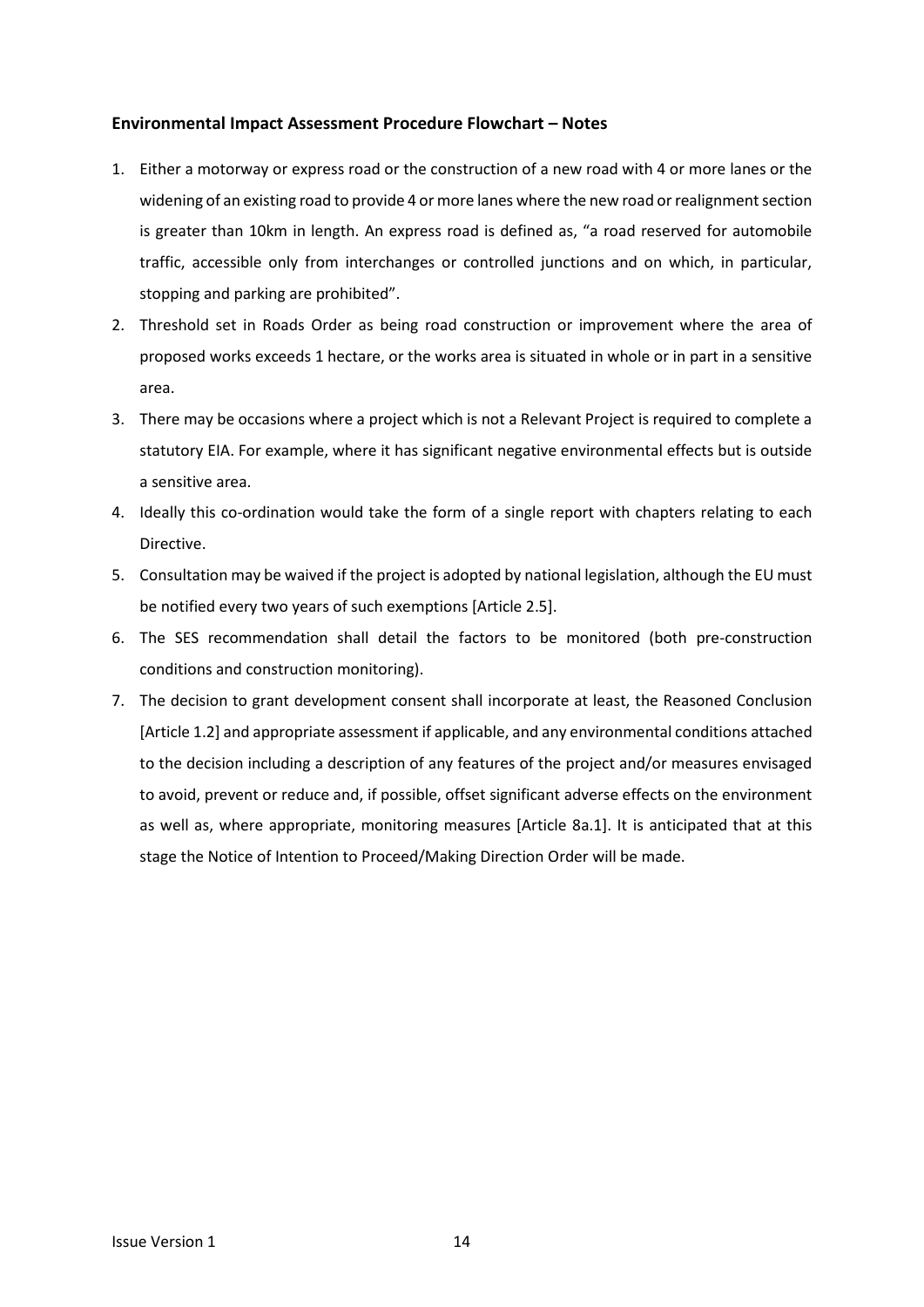<span id="page-14-0"></span>**Appendix B – Template Record of Determination**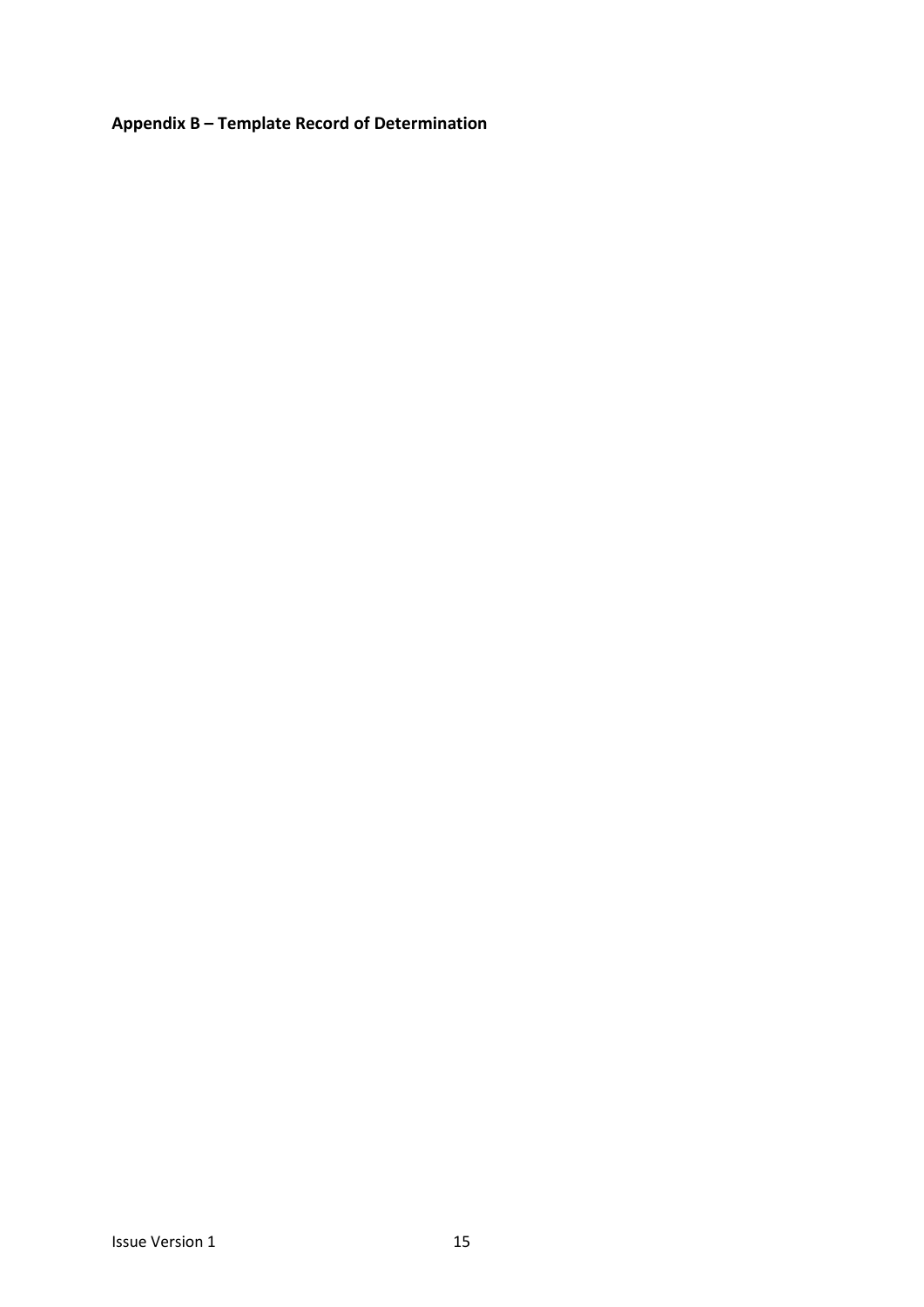

# **Record of Determination Annex II relevant projects**

**Name of project: Location:** (National (Irish) Grid Reference):

# **Qualifying criteria for Annex II relevant project:**

Improvement element of project is >1ha

Project is located within or partially within 'sensitive' area

Other with potential for significant effect (e.g. adjacent to sensitive site)

**A. Description of project:**

**B. Description of local environment, including statutory and non-statutory designations:**

**C. Summary of main environmental effects of the projects:**

**D. Details of extent of environmental impact assessment work undertaken and summary of any consultation undertaken with the statutory consultation bodies:**

**E. Determination decision, statement of case in support if this decision:** 

**File references of supporting documentation for future reference:**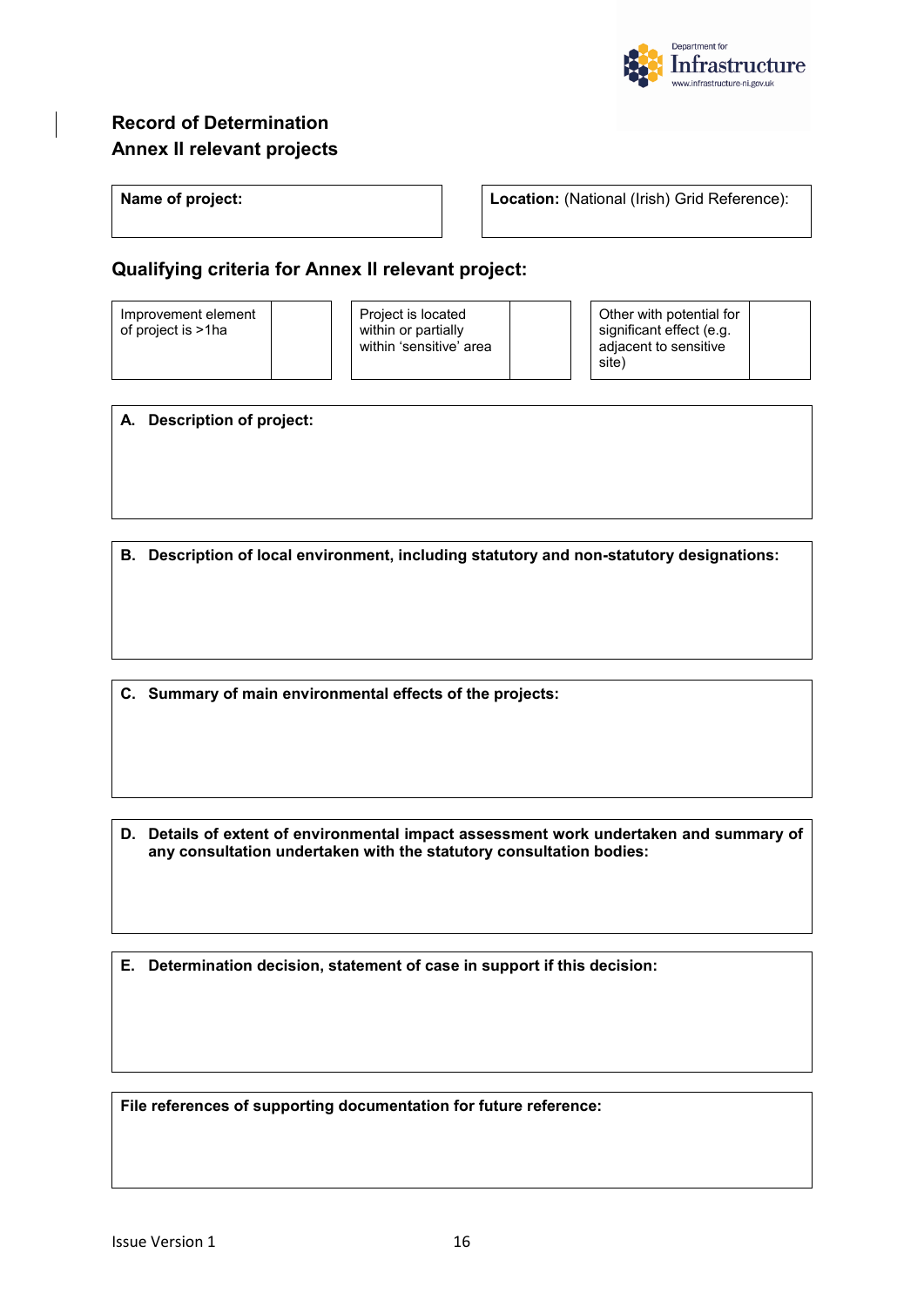

| I have determined that a statutory Environmental Impact Assessment Report is required for<br>this project. |        |  |  |  |  |
|------------------------------------------------------------------------------------------------------------|--------|--|--|--|--|
| Signature of Project Sponsor:                                                                              | Dated: |  |  |  |  |
| Authorisation to publish Notice of Determination                                                           |        |  |  |  |  |
| Signature of Director of Major Projects and Procurement:                                                   | Dated: |  |  |  |  |

 $\begin{array}{c} \hline \end{array}$